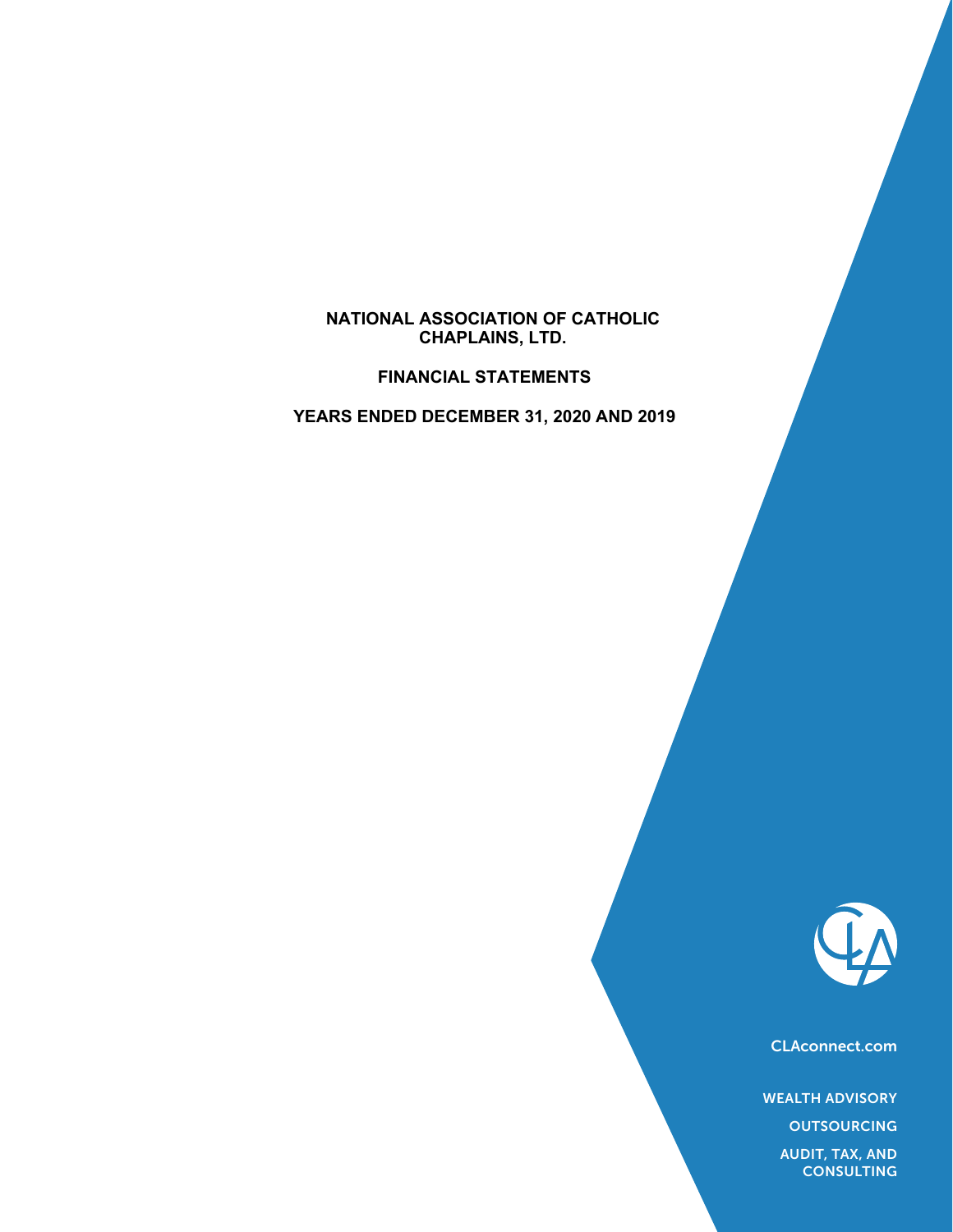## **NATIONAL ASSOCIATION OF CATHOLIC CHAPLAINS, LTD. TABLE OF CONTENTS YEARS ENDED DECEMBER 31, 2020 AND 2019**

| <b>INDEPENDENT ACCOUNTANTS' REVIEW REPORT</b> |             |
|-----------------------------------------------|-------------|
| <b>FINANCIAL STATEMENTS</b>                   |             |
| <b>STATEMENTS OF FINANCIAL POSITION</b>       | $\mathbf 2$ |
| <b>STATEMENTS OF ACTIVITIES</b>               | 3           |
| <b>STATEMENTS OF FUNCTIONAL EXPENSES</b>      | 4           |
| <b>STATEMENTS OF CASH FLOWS</b>               | 6           |
| <b>NOTES TO FINANCIAL STATEMENTS</b>          |             |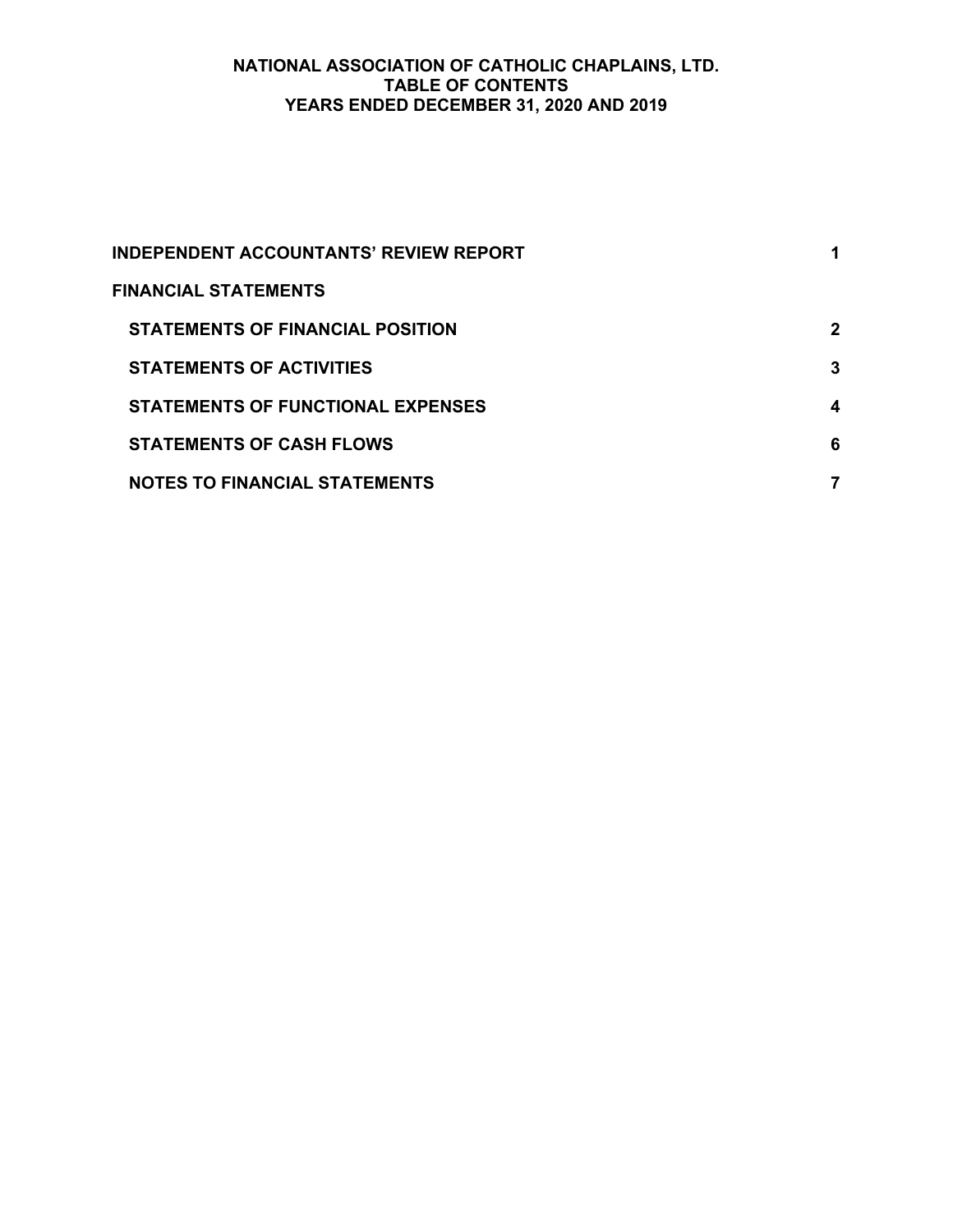

CLA (CliftonLarsonAllen LLP) CLAconnect.com

# **INDEPENDENT ACCOUNTANTS' REVIEW REPORT**

Board of Directors National Association of Catholic Chaplains, Ltd. Milwaukee, Wisconsin

We have reviewed the accompanying financial statements of National Association of Catholic Chaplains, Ltd. (a nonprofit organization), which comprise the statements of financial position as of December 31, 2020 and 2019, and the related statements of activities, functional expenses, and cash flows for the years then ended, and the related notes to the financial statements. A review includes primarily applying analytical procedures to management's financial data and making inquiries of management. A review is substantially less in scope than an audit, the objective of which is the expression of an opinion regarding the financial statements as a whole. Accordingly, we do not express such an opinion.

### *Management's Responsibility for the Financial Statements*

Management is responsible for the preparation and fair presentation of these financial statements in accordance with accounting principles generally accepted in the United States of America; this includes the design, implementation, and maintenance of internal control relevant to the preparation and fair presentation of financial statements that are free from material misstatement, whether due to fraud or error.

#### *Accountants' Responsibility*

Our responsibility is to conduct the review engagement in accordance with Statements on Standards for Accounting and Review Services promulgated by the Accounting and Review Services Committee of the American Institute of Certified Public Accountants. Those standards require us to perform procedures to obtain limited assurance as a basis for reporting whether we are aware of any material modifications that should be made to the financial statements for them to be in accordance with accounting principles generally accepted in the United States of America. We believe that the results of our procedures provide a reasonable basis for our conclusion.

#### *Accountants' Conclusion*

Based on our reviews, we are not aware of any material modifications that should be made to the accompanying financial statements in order for them to be in accordance with accounting principles generally accepted in the United States of America.

Viifton Larson Allen LLP

**CliftonLarsonAllen LLP**

Milwaukee, Wisconsin February 22, 2021

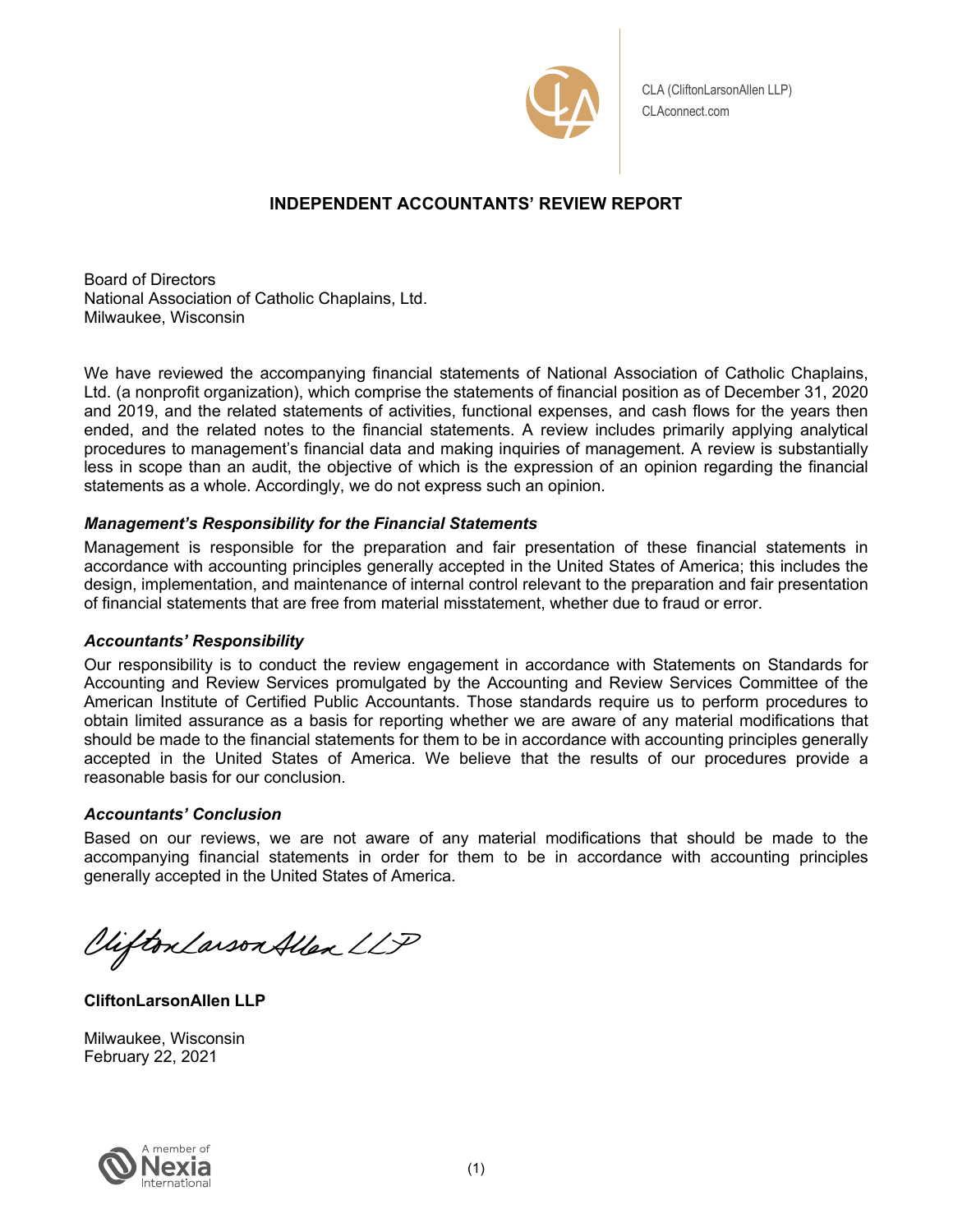| <b>ASSETS</b>                                                      | 2020            | 2019            |
|--------------------------------------------------------------------|-----------------|-----------------|
|                                                                    |                 |                 |
| <b>CURRENT ASSETS</b><br>Cash                                      | \$<br>305,117   | 79,877<br>\$    |
| Investments                                                        | 1,970,836       | 1,818,413       |
| Pledges Receivable                                                 | 20,000          |                 |
| <b>Accounts Receivable</b>                                         | 2,086           | 17,091          |
| <b>Prepaid Expenses</b>                                            | 13,536          | 18,144          |
| <b>Total Current Assets</b>                                        | 2,311,575       | 1,933,525       |
|                                                                    |                 |                 |
| PROPERTY AND EQUIPMENT, NET                                        | 3,721           | 4,674           |
| <b>OTHER ASSETS</b>                                                |                 |                 |
| Pledges Receivable                                                 | 20,000          |                 |
|                                                                    |                 |                 |
| <b>Total Assets</b>                                                | \$2,335,296     | 1,938,199<br>S. |
| <b>LIABILITIES AND NET ASSETS</b>                                  |                 |                 |
| <b>CURRENT LIABILITIES</b>                                         |                 |                 |
| <b>Accounts Payable</b>                                            | \$<br>30        | \$<br>576       |
| <b>Accrued Payroll and Benefits</b>                                | 34,131          | 25,609          |
| Refundable Advance                                                 | 106,648         |                 |
| <b>Deferred Revenues</b>                                           | 188,636         | 197,477         |
| <b>Total Current Liabilities</b>                                   | 329,445         | 223,662         |
| <b>NET ASSETS</b>                                                  |                 |                 |
| <b>Without Donor Restrictions:</b>                                 |                 |                 |
| Undesignated                                                       | 1,785,696       | 1,633,946       |
| Designated by the Board for Donor Development and Conference Funds | 61,993          | 65,276          |
| <b>Total Without Donor Restrictions</b>                            | 1,847,689       | 1,699,222       |
| <b>With Donor Restrictions</b>                                     | 158,162         | 15,315          |
| <b>Total Net Assets</b>                                            | 2,005,851       | 1,714,537       |
|                                                                    |                 |                 |
| <b>Total Liabilities and Net Assets</b>                            | 2,335,296<br>\$ | 1,938,199<br>\$ |

*See accompanying Notes to Financial Statements.*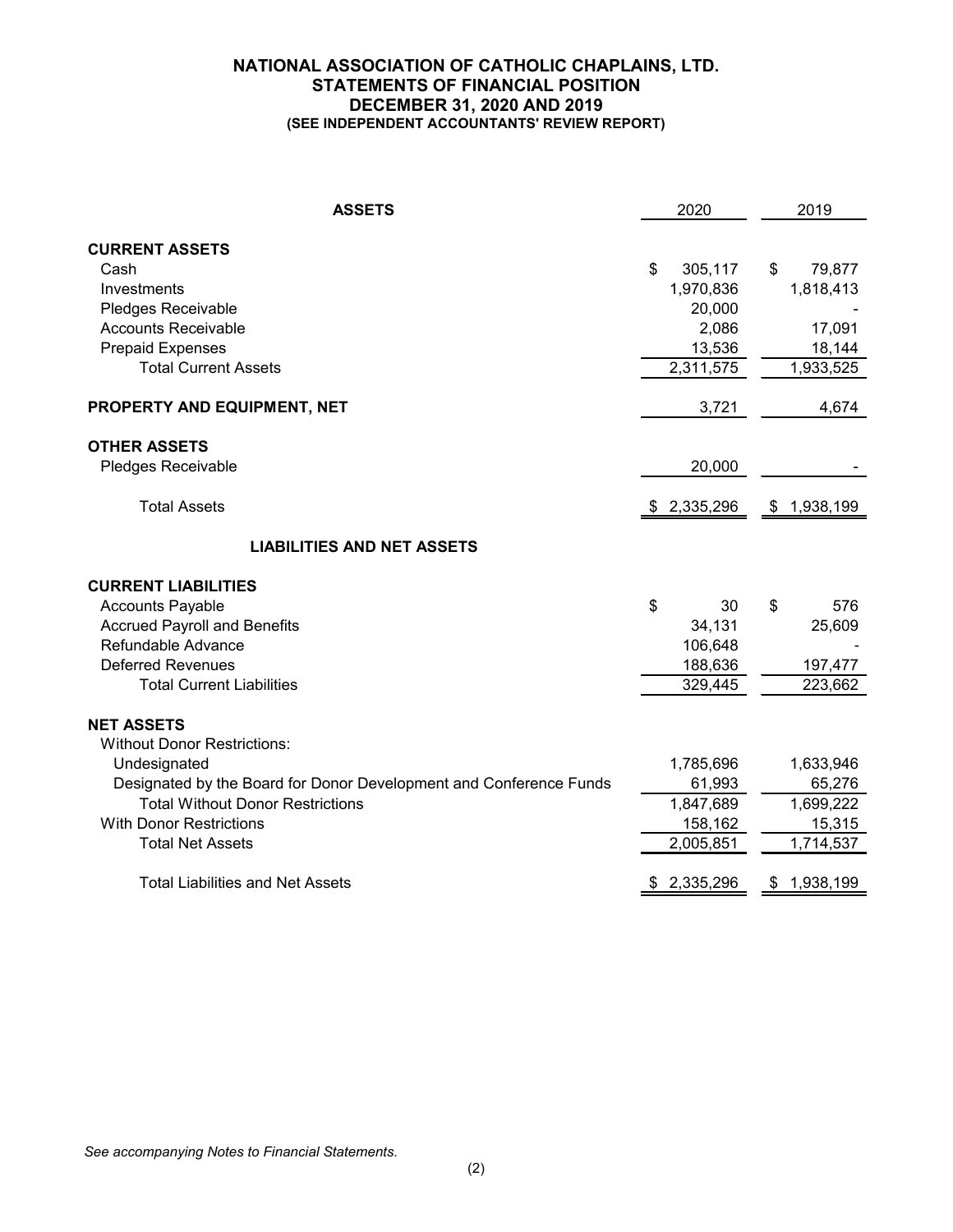#### **NATIONAL ASSOCIATION OF CATHOLIC CHAPLAINS, LTD. STATEMENTS OF ACTIVITIES YEARS ENDED DECEMBER 31, 2020 AND 2019 (SEE INDEPENDENT ACCOUNTANTS' REVIEW REPORT)**

|                                        |                      | 2020                |                 | 2019 |                      |    |                   |    |           |
|----------------------------------------|----------------------|---------------------|-----------------|------|----------------------|----|-------------------|----|-----------|
|                                        | <b>Without Donor</b> | <b>With Donor</b>   |                 |      | <b>Without Donor</b> |    | <b>With Donor</b> |    |           |
|                                        | <b>Restrictions</b>  | <b>Restrictions</b> | Total           |      | <b>Restrictions</b>  |    | Restrictions      |    | Total     |
| <b>REVENUE, SUPPORT, AND GAINS</b>     |                      |                     |                 |      |                      |    |                   |    |           |
| <b>Membership Dues</b>                 | \$<br>449,733        | \$                  | \$<br>449,733   | \$   | 466,527              | \$ |                   | \$ | 466,527   |
| <b>Certification Fees</b>              | 63,862               |                     | 63,862          |      | 70,700               |    |                   |    | 70,700    |
| <b>Contributions and Grants</b>        | 101,770              | 144,015             | 245,785         |      | 94,369               |    |                   |    | 94,369    |
| <b>National Conference</b>             |                      |                     |                 |      | 149,996              |    |                   |    | 149,996   |
| <b>Educational Events</b>              | 13,665               |                     | 13,665          |      | 14,227               |    |                   |    | 14,227    |
| Webinars/Audio Conferences             | 46,805               |                     | 46,805          |      | 45,550               |    |                   |    | 45,550    |
| Investment Income, Net                 | 152,426              | 243                 | 152,669         |      | 279,388              |    | 315               |    | 279,703   |
| Miscellaneous Income                   | 18,779               |                     | 18,779          |      | 33,368               |    |                   |    | 33,368    |
| Net Assets Released from Restrictions: |                      |                     |                 |      |                      |    |                   |    |           |
| <b>Restricted Funds Utilized</b>       | 1,411                | (1, 411)            |                 |      | 534                  |    | (534)             |    |           |
| Total Revenue, Support, and Gains      | 848,451              | 142,847             | 991,298         |      | 1,154,659            |    | (219)             |    | 1,154,440 |
| <b>EXPENSES</b>                        |                      |                     |                 |      |                      |    |                   |    |           |
| Program Services:                      |                      |                     |                 |      |                      |    |                   |    |           |
| Advocating/Promoting/Chaplaincy        | 107,787              |                     | 107,787         |      | 107,203              |    |                   |    | 107,203   |
| Certification                          | 104,109              |                     | 104,109         |      | 158,429              |    |                   |    | 158,429   |
| <b>CPMC</b>                            | 1,411                |                     | 1,411           |      |                      |    |                   |    |           |
| Education                              | 104,476              |                     | 104,476         |      | 293,318              |    |                   |    | 293,318   |
| Member Support                         | 91,868               |                     | 91,868          |      | 58,446               |    |                   |    | 58,446    |
| Member Networking/Communications       | 72,882               |                     | 72,882          |      | 64,903               |    |                   |    | 64,903    |
| <b>Total Program Services</b>          | 482,533              |                     | 482,533         |      | 682,299              |    |                   |    | 682,299   |
| <b>Supporting Services:</b>            |                      |                     |                 |      |                      |    |                   |    |           |
| Administration/Governance              | 190,921              |                     | 190,921         |      | 189,601              |    |                   |    | 189,601   |
| Fundraising                            | 26,530               |                     | 26,530          |      | 25,709               |    |                   |    | 25,709    |
| <b>Total Supporting Expenses</b>       | 217,451              |                     | 217,451         |      | 215,310              |    | $\sim$            |    | 215,310   |
| <b>Total Expenses</b>                  | 699,984              |                     | 699,984         |      | 897,609              |    |                   |    | 897,609   |
| <b>CHANGE IN NET ASSETS</b>            | 148,467              | 142,847             | 291,314         |      | 257,050              |    | (219)             |    | 256,831   |
| Net Assets - Beginning of Year         | 1,699,222            | 15,315              | 1,714,537       |      | 1,442,172            |    | 15,534            |    | 1,457,706 |
| <b>NET ASSETS - END OF YEAR</b>        | \$<br>1,847,689      | \$<br>158,162       | \$<br>2,005,851 | \$   | 1,699,222            | \$ | 15,315            | \$ | 1,714,537 |

*See accompanying Notes to Financial Statements.*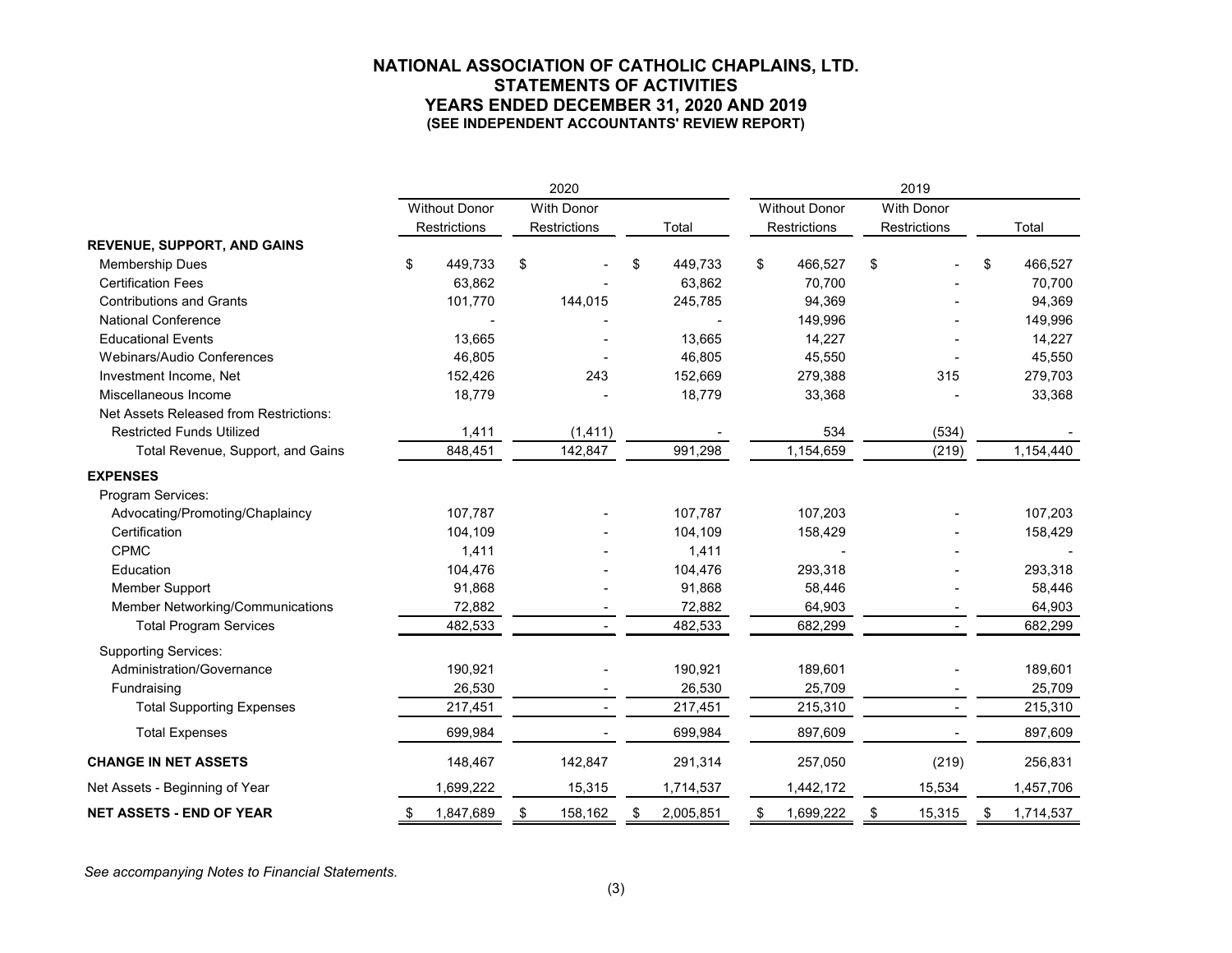#### **NATIONAL ASSOCIATION OF CATHOLIC CHAPLAINS, LTD. STATEMENT OF FUNCTIONAL EXPENSES YEAR ENDED DECEMBER 31, 2020 (SEE INDEPENDENT ACCOUNTANTS' REVIEW REPORT)**

|                                          | Program Services |                                        |    |                          |    |             |    |                          |                          | <b>Supporting Services</b> |                                         |     |                               |    |                          |               |
|------------------------------------------|------------------|----------------------------------------|----|--------------------------|----|-------------|----|--------------------------|--------------------------|----------------------------|-----------------------------------------|-----|-------------------------------|----|--------------------------|---------------|
|                                          |                  | Advocating/<br>Promoting<br>Chaplaincy |    | Certification            |    | <b>CPMC</b> |    | Education                | Member<br>Support        |                            | Member<br>Networking/<br>Communications |     | Administration/<br>Governance |    | Fundraising              | Total         |
| <b>Salaries and Benefits</b>             | £.               | 79,916                                 | \$ | 88,811                   | \$ |             | \$ | 61,117                   | \$<br>75,980             | \$                         | 54,358                                  | \$. | 133,224                       | \$ | 22,521                   | 515,927<br>\$ |
| <b>Contracted Services</b>               |                  |                                        |    |                          |    |             |    |                          |                          |                            | 14,000                                  |     |                               |    | $\overline{\phantom{a}}$ | 14,000        |
| Miscellaneous                            |                  |                                        |    | 5                        |    | 1,411       |    |                          |                          |                            |                                         |     | 3,604                         |    |                          | 5,020         |
| <b>Communications and Postage</b>        |                  | 966                                    |    | 1,137                    |    |             |    | 1,137                    | 3,264                    |                            | 1,627                                   |     | 486                           |    |                          | 8,617         |
| Occupancy                                |                  |                                        |    | 8,686                    |    |             |    | 10,858                   | 10,858                   |                            | 2,172                                   |     | 10,858                        |    | $\overline{\phantom{a}}$ | 43,432        |
| Maintenance and Insurance                |                  |                                        |    |                          |    |             |    |                          |                          |                            | ٠                                       |     | 22,350                        |    | $\blacksquare$           | 22,350        |
| <b>Professional Fees</b>                 |                  |                                        |    | $\overline{\phantom{a}}$ |    |             |    | $\overline{\phantom{a}}$ | $\overline{\phantom{a}}$ |                            | $\overline{\phantom{a}}$                |     | 8,227                         |    | $\overline{\phantom{a}}$ | 8,227         |
| Printing                                 |                  | 71                                     |    | 284                      |    |             |    | 284                      | 968                      |                            | 438                                     |     | 142                           |    | 284                      | 2,471         |
| Subscriptions, Dues, Fees, and Awards    |                  | 1,243                                  |    |                          |    |             |    | 4,000                    |                          |                            |                                         |     | 8,794                         |    | $\blacksquare$           | 14,037        |
| <b>Office Supplies</b>                   |                  | 32                                     |    | 798                      |    |             |    | 798                      | 798                      |                            | 287                                     |     | 479                           |    | $\overline{\phantom{a}}$ | 3,192         |
| Depreciation                             |                  |                                        |    |                          |    |             |    |                          |                          |                            |                                         |     | 953                           |    |                          | 953           |
| <b>Board of Directors</b>                |                  |                                        |    |                          |    |             |    |                          |                          |                            |                                         |     | 1,060                         |    | ٠                        | 1,060         |
| <b>Committees and Panels</b>             |                  |                                        |    |                          |    |             |    |                          |                          |                            |                                         |     | 744                           |    |                          | 744           |
| <b>Special Projects</b>                  |                  |                                        |    |                          |    |             |    | 13,021                   |                          |                            |                                         |     |                               |    | $\blacksquare$           | 13,021        |
| Marketing, Recruitment and Development   |                  | 25,559                                 |    |                          |    |             |    |                          |                          |                            |                                         |     |                               |    | $\overline{\phantom{a}}$ | 25,559        |
| <b>Certification Commission</b>          |                  |                                        |    | 2,994                    |    |             |    |                          |                          |                            |                                         |     |                               |    |                          | 2,994         |
| Certification ITEs and Site Coordinators |                  |                                        |    | 20                       |    |             |    |                          |                          |                            |                                         |     |                               |    |                          | 20            |
| <b>Certification Interviews</b>          |                  |                                        |    | 1,374                    |    |             |    |                          |                          |                            |                                         |     |                               |    | ٠                        | 1,374         |
| Annual Campaign                          |                  |                                        |    |                          |    |             |    |                          |                          |                            |                                         |     |                               |    | 3,725                    | 3,725         |
| <b>National Conference</b>               |                  |                                        |    |                          |    |             |    | 4,739                    |                          |                            |                                         |     |                               |    | ÷                        | 4,739         |
| <b>Educational Events</b>                |                  |                                        |    |                          |    |             |    | 3,166                    |                          |                            |                                         |     |                               |    |                          | 3,166         |
| Webinar/Audio Conferences                |                  |                                        |    |                          |    |             |    | 5,356                    |                          |                            |                                         |     |                               |    |                          | 5,356         |
| <b>Total Expenses</b>                    | - \$             | 107,787                                | \$ | 104,109                  | \$ | 1,411       | \$ | 104,476                  | \$<br>91,868             | \$                         | 72,882                                  | \$  | 190,921                       | \$ | 26,530                   | \$ 699,984    |

*See accompanying Notes to Financial Statements.*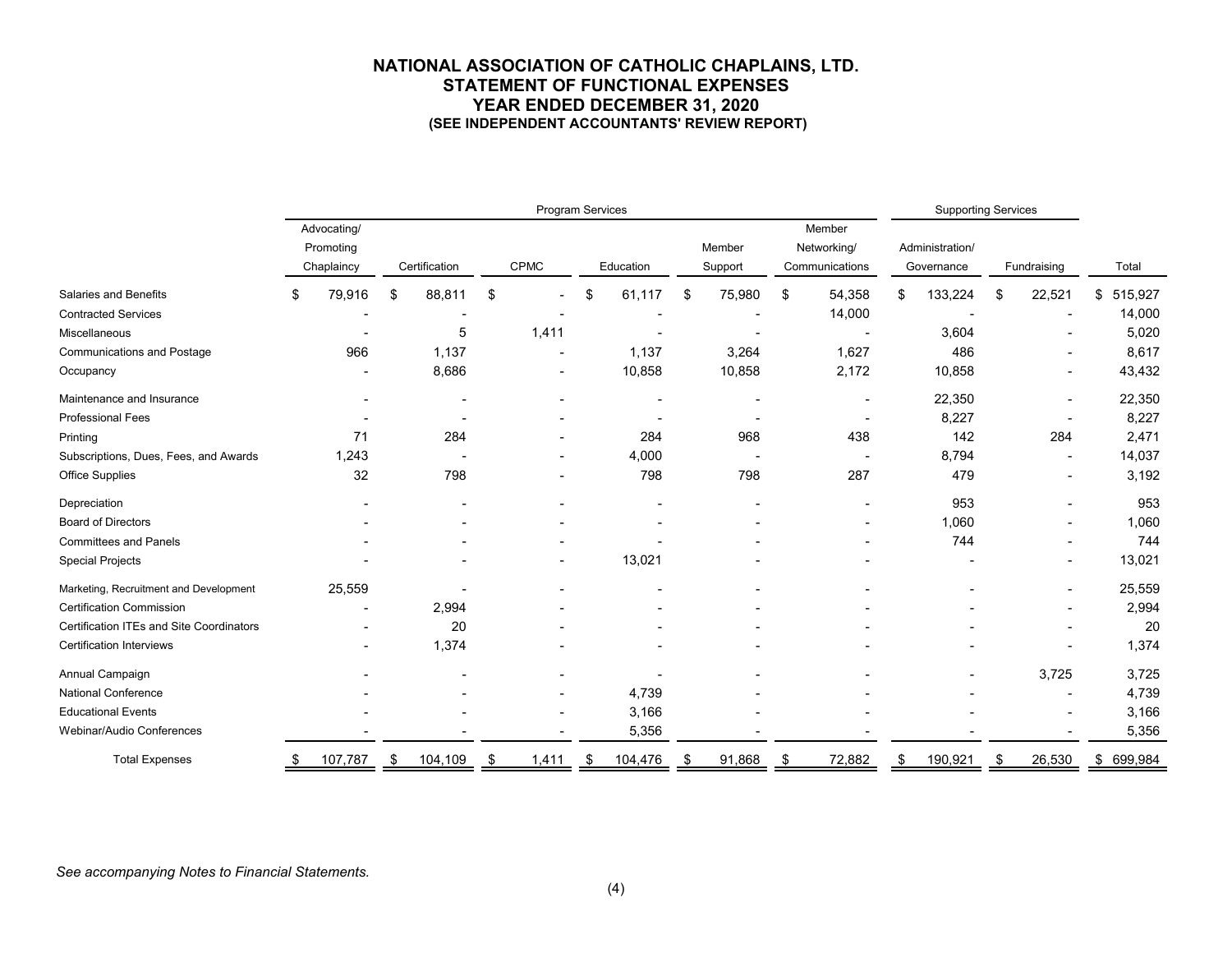#### **NATIONAL ASSOCIATION OF CATHOLIC CHAPLAINS, LTD. STATEMENT OF FUNCTIONAL EXPENSES YEAR ENDED DECEMBER 31, 2019 (SEE INDEPENDENT ACCOUNTANTS' REVIEW REPORT)**

|                                          |                                        | <b>Program Services</b> |               |           |           |    |                   | <b>Supporting Services</b>              |                               |    |                   |    |         |
|------------------------------------------|----------------------------------------|-------------------------|---------------|-----------|-----------|----|-------------------|-----------------------------------------|-------------------------------|----|-------------------|----|---------|
|                                          | Advocating/<br>Promoting<br>Chaplaincy |                         | Certification |           | Education |    | Member<br>Support | Member<br>Networking/<br>Communications | Administration/<br>Governance |    | Fundraising       |    | Total   |
| Salaries and Benefits                    | \$<br>74,747                           | \$                      | 78,155        | \$        | 102,171   | \$ | 45,794            | \$<br>45,476                            | \$<br>112,149                 | \$ | 21,868            | \$ | 480,360 |
| <b>Contracted Services</b>               |                                        |                         |               |           |           |    |                   | 13,290                                  |                               |    |                   |    | 13,290  |
| Miscellaneous                            |                                        |                         |               |           |           |    |                   |                                         | 1,403                         |    |                   |    | 1,403   |
| <b>Communications and Postage</b>        | 989                                    |                         | 1,164         |           | 1,164     |    | 3,204             | 1,323                                   | 492                           |    |                   |    | 8,336   |
| Occupancy                                |                                        |                         | 8,429         |           | 10,536    |    | 8,427             | 4,214                                   | 10,534                        |    |                   |    | 42,140  |
| Maintenance and Insurance                |                                        |                         |               |           |           |    |                   |                                         | 22,074                        |    |                   |    | 22,074  |
| <b>Professional Fees</b>                 |                                        |                         |               |           |           |    |                   | $\overline{\phantom{a}}$                | 6,558                         |    |                   |    | 6,558   |
| Printing                                 | 2                                      |                         | 9             |           | 9         |    | 665               | 472                                     | 5                             |    | 9                 |    | 1,171   |
| Subscriptions, Dues, Fees, and Awards    | 1,882                                  |                         | 2,012         |           | 3,500     |    |                   |                                         | 7,567                         |    |                   |    | 14,961  |
| Office Supplies                          | 16                                     |                         | 356           |           | 356       |    | 356               | 128                                     | 212                           |    |                   |    | 1,424   |
| Depreciation                             |                                        |                         |               |           |           |    |                   |                                         | 952                           |    |                   |    | 952     |
| <b>Board of Directors</b>                |                                        |                         |               |           |           |    |                   |                                         | 21,254                        |    |                   |    | 21,254  |
| <b>Committees and Panels</b>             |                                        |                         |               |           |           |    |                   | $\blacksquare$                          | 6,401                         |    | $\qquad \qquad -$ |    | 6,401   |
| <b>Special Projects</b>                  |                                        |                         |               |           | 36,729    |    |                   |                                         |                               |    |                   |    | 36,729  |
| Marketing, Recruitment and Development   | 29,567                                 |                         |               |           |           |    |                   |                                         |                               |    | $\blacksquare$    |    | 29,567  |
| <b>Certification Commission</b>          |                                        |                         | 15,015        |           |           |    |                   |                                         |                               |    |                   |    | 15,015  |
| Certification ITEs and Site Coordinators |                                        |                         | 18,735        |           |           |    |                   |                                         |                               |    |                   |    | 18,735  |
| Certification Interviews                 |                                        |                         | 34,554        |           |           |    |                   |                                         |                               |    |                   |    | 34,554  |
| Annual Campaign                          |                                        |                         |               |           |           |    |                   |                                         |                               |    | 3,832             |    | 3,832   |
| <b>National Conference</b>               |                                        |                         |               |           | 120,172   |    |                   |                                         |                               |    |                   |    | 120,172 |
| <b>Educational Events</b>                |                                        |                         |               |           | 11,866    |    |                   |                                         |                               |    |                   |    | 11,866  |
| Webinar/Audio Conferences                |                                        |                         |               |           | 6,815     |    |                   |                                         |                               |    |                   |    | 6,815   |
| <b>Total Expenses</b>                    | 107,203                                | $\frac{1}{2}$           | 158,429       | <u>\$</u> | 293,318   |    | 58,446            | 64,903                                  | \$<br>189,601                 | \$ | 25,709            | \$ | 897,609 |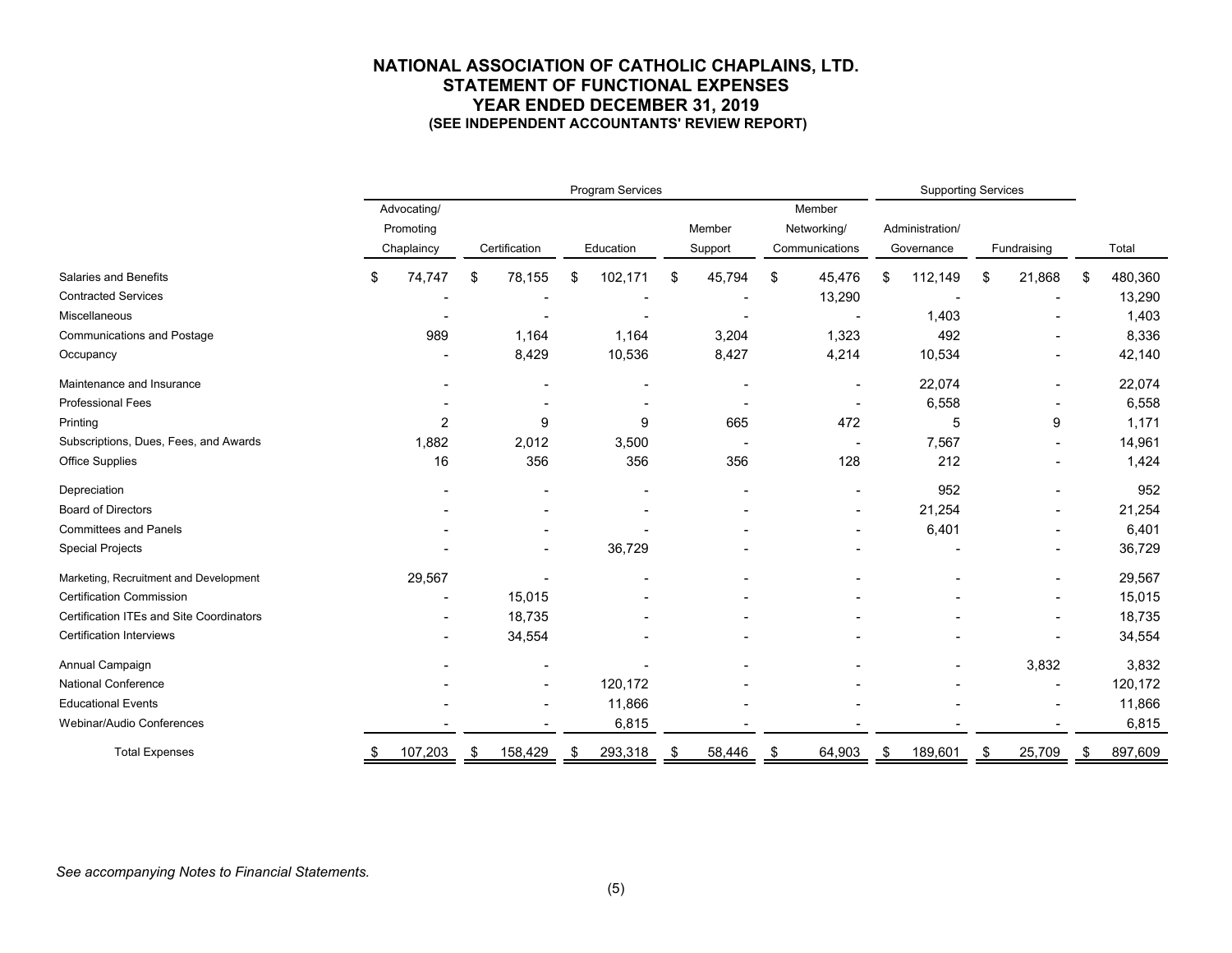#### **NATIONAL ASSOCIATION OF CATHOLIC CHAPLAINS, LTD. STATEMENTS OF CASH FLOWS YEARS ENDED DECEMBER 31, 2020 AND 2019 (SEE INDEPENDENT ACCOUNTANTS' REVIEW REPORT)**

|                                                           | 2020          | 2019 |            |  |
|-----------------------------------------------------------|---------------|------|------------|--|
| <b>CASH FLOWS FROM OPERATING ACTIVITIES</b>               |               |      |            |  |
| Change in Net Assets                                      | \$<br>291,314 | \$   | 256,831    |  |
| Adjustments to Reconcile Change in Net Assets to Net Cash |               |      |            |  |
| Flows from Operating Activities                           |               |      |            |  |
| Depreciation                                              | 953           |      | 952        |  |
| Realized and Unrealized Gains on Investments              | (130, 693)    |      | (255, 821) |  |
| (Increase) Decrease in:                                   |               |      |            |  |
| Pledges Receivable                                        | (40,000)      |      |            |  |
| <b>Accounts Receivable</b>                                | 15,005        |      | (14, 739)  |  |
| <b>Prepaid Expenses</b>                                   | 4,608         |      | 18,266     |  |
| Increase (Decrease) in:                                   |               |      |            |  |
| <b>Accounts Payable</b>                                   | (546)         |      | (321)      |  |
| <b>Accrued Payroll and Benefits</b>                       | 8,522         |      | (10, 180)  |  |
| Refundable Advance                                        | 106,648       |      |            |  |
| <b>Deferred Revenues</b>                                  | (8, 841)      |      | (12, 884)  |  |
| Net Cash Flows from Operating Activities                  | 246,970       |      | (17, 896)  |  |
| <b>CASH FLOWS FROM INVESTING ACTIVITIES</b>               |               |      |            |  |
| Purchase of Investments                                   | (1,461,985)   |      | (293, 800) |  |
| Proceeds from Sale of Investments                         | 1,440,255     |      | 270,003    |  |
| Net Cash Flows from Investing Activities                  | (21, 730)     |      | (23,797)   |  |
| <b>NET CHANGE IN CASH</b>                                 | 225,240       |      | (41, 693)  |  |
| Cash - Beginning of Year                                  | 79,877        |      | 121,570    |  |
| <b>CASH - END OF YEAR</b>                                 | \$<br>305,117 | \$   | 79,877     |  |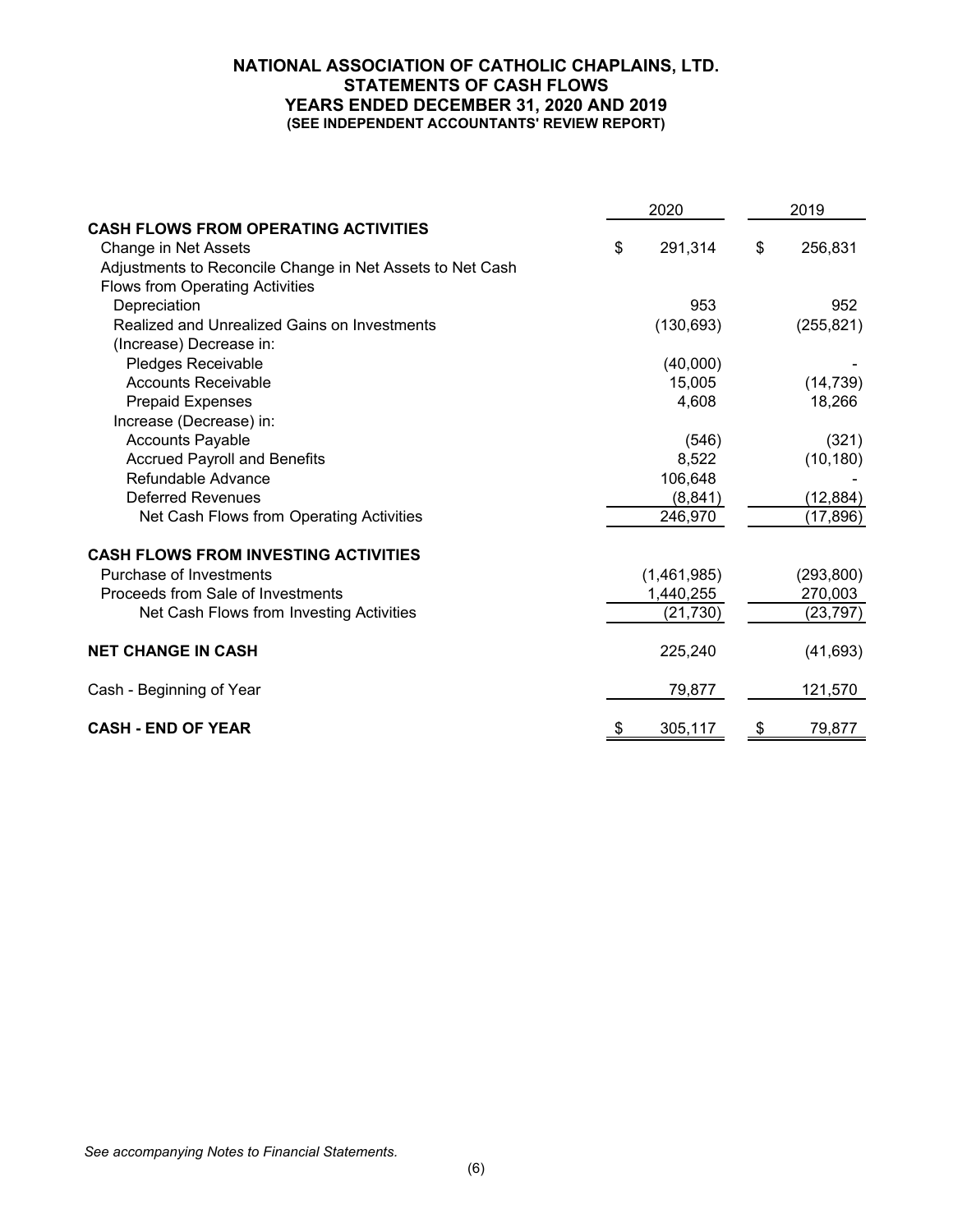### **NOTE 1 SUMMARY OF SIGNIFICANT ACCOUNTING POLICIES**

#### **Nature of Business**

The National Association of Catholic Chaplains, Ltd. (NACC) is a nonprofit organization organized under the laws of the state of Wisconsin for the purpose of promoting continuing spiritual and educational formation of its membership and Christ-like advocacy in ethical, legal, political and social areas of service in health care ministries. NACC is exempt from income taxes under Section 501(c)(3) of the Internal Revenue Code (IRC) except for net income from unrelated business activities. NACC has determined that it has no income from unrelated business activities, and therefore, has no uncertain tax positions that are material to the financial statements. The following is a summary of NACC's program services.

#### **Advocating/Promoting Chaplaincy:**

- Collaborative projects with our strategic partners, including both revising our common competencies, common code of ethics, and review revision.
- Research projects.

**Certification:** All support related to the certification of our members, including receiving and processing applications, prepping and supporting interviews, and organizing and educating all those involved in the education process.

**CPMC:** Supporting the development of the formation and certification procedures for Catholic Prison Ministries Coalition (CPMC) and supporting the networking among those involved in the prison ministries including townhall meetings and webinars.

**Education:** The planning, implementation, and evaluation of all education programming including national conference, webinars, and local events.

**Member Support:** Receiving, processing, and maintaining membership, and potential and current member inquiries, and managing member database.

#### **Member Networking/Communications:**

- All member communication vehicles including E-newsletter, E-publications of articles, and networking calls.
- Web communication and development.

#### **Basis of Presentation**

NACC reports information regarding its financial position and activities based on the existence or absence of donor- or grantor-imposed restrictions. Accordingly, net assets and changes therein are classified and reported as follows:

*Net Assets Without Donor Restrictions* – Net assets available for use in general operations and not subject to donor (or certain grantor) restrictions. The governing board has designated, from net assets without donor restrictions, net assets for donor development and conference funds.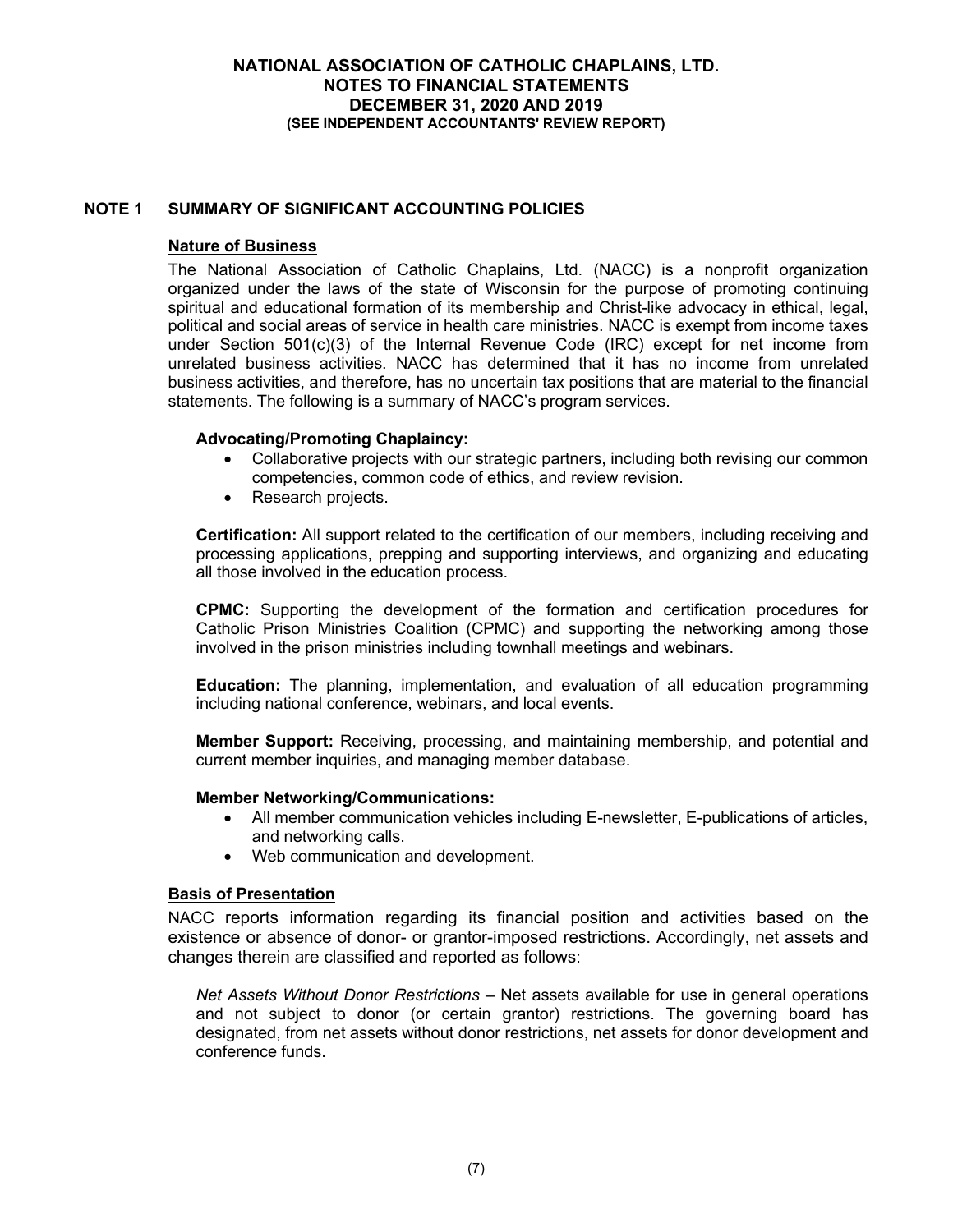### **NOTE 1 SUMMARY OF SIGNIFICANT ACCOUNTING POLICIES (CONTINUED)**

### **Basis of Presentation (Continued)**

*Net Assets With Donor Restrictions* – Net assets subject to donor-imposed restrictions. Some donor-imposed restrictions are temporary in nature, such as those that will be met by the passage of time or other events specified by the donor. Other donor-imposed restrictions are perpetual in nature, where the donor stipulates that resources be maintained in perpetuity. Gifts of long-lived assets with explicit restrictions that specify how the assets are to be used and gifts of cash or other assets that must be used for the acquisition of long-lived assets are recognized as revenue with donor restrictions. WINC reports expirations of donor's restrictions when the donated or acquired assets are placed in service. Donor–imposed restrictions are released when a restriction expires, that is, when the stipulated time has elapsed, when the stipulated purpose for which the resource was restricted has been fulfilled, or both.

### **Cash**

NACC defines cash as highly liquid, short-term investments with an original maturity of three months or less. Financial instruments that potentially subject NACC to credit risk are cash balances that periodically exceed the Federal insurance limit. Cash held for investment purposes is reported as an investment.

#### **Pledges Receivable**

Pledges are recorded as receivables in the year the pledge is received. Current pledges receivable are expected to be collected during the next year and are recorded at net realizable value. An allowance for uncollectible promises to give is determined based on experience. There was \$0 allowance for uncollectible promises to give for the years ended December 31, 2020 and 2019. The receivable is not discounted because net present value approximates fair value.

### **Accounts Receivable**

Accounts receivable are stated at the amount management expects to collect from outstanding balances. Past due receivables are written off after management has used reasonable collection efforts based on individual credit evaluations and specific customer circumstances. NACC does not provide an allowance for uncollectible accounts since none is considered necessary based on management's review of outstanding receivables, historical collection information, and existing economic conditions.

#### **Investments**

Investments consisting of cash equivalents, fixed income securities and equity securities are reported at their fair values in the statements of financial position. Investment income (loss) is reported in the statements of activities and consists of interest and dividend income, realized and unrealized gains and losses, less direct investment expenses. Investment income restricted by a donor is reported as an increase in net assets without donor restrictions if the restrictions are met (either by passage of time or by use) in the reporting period in which the income is recognized.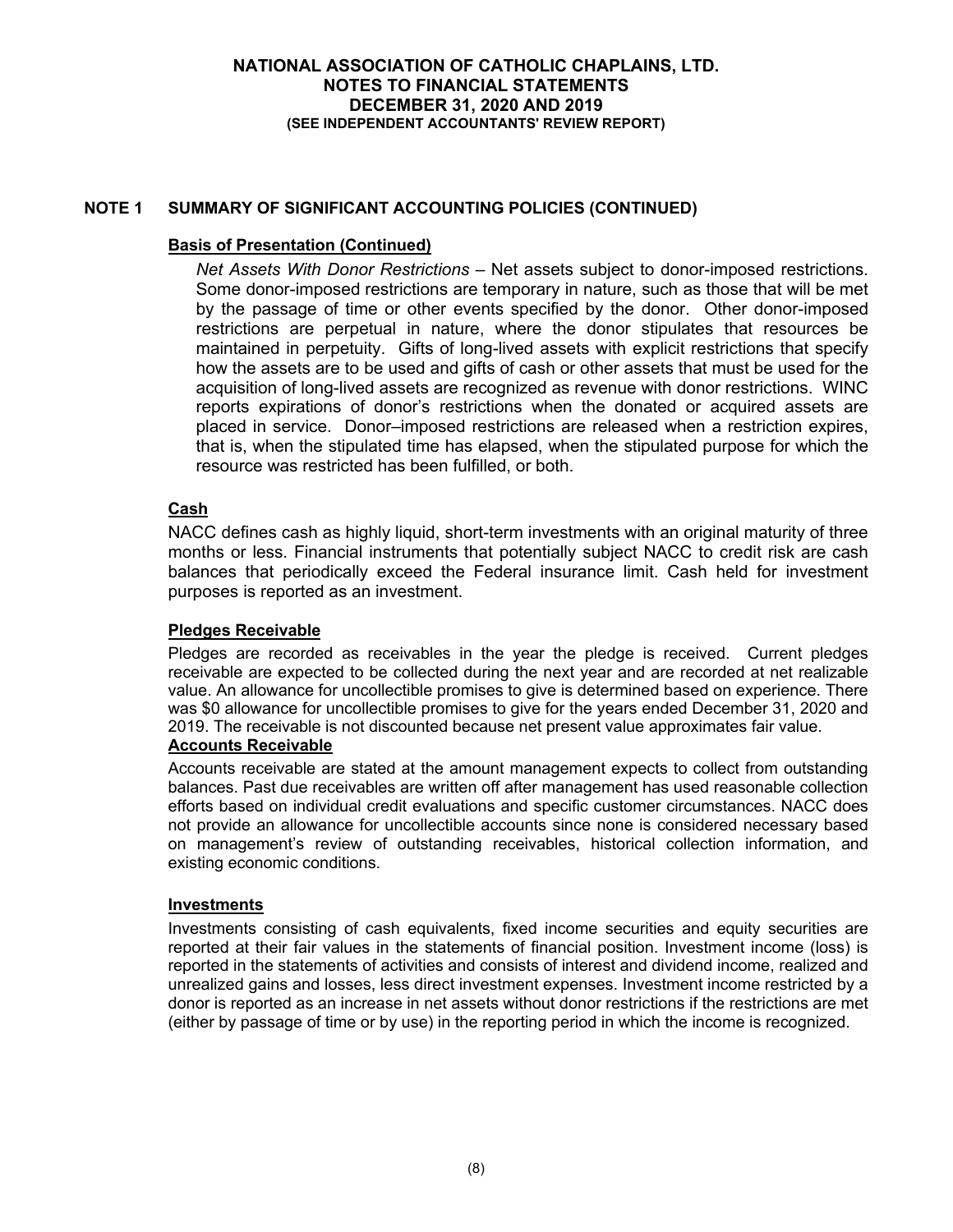### **NOTE 1 SUMMARY OF SIGNIFICANT ACCOUNTING POLICIES (CONTINUED)**

### **Property and Equipment**

Property and equipment are recorded at cost if purchased or fair value at the date of the gift if donated. All acquisitions of property and equipment in excess of \$1,000 that materially prolong the useful lives of assets are capitalized. Depreciation is computed using the straight-line method over the estimated useful lives of 5 to 10 years. Maintenance, repairs and minor improvements are expensed as incurred. When assets are retired or otherwise disposed of, their costs and related accumulated depreciation are removed from the accounts and resulting gains or losses are included in the statements of activities.

### **Refundable Advance**

NACC received proceeds from the Small Business Association's Payroll Protection Program during 2020. Management expects that all of the proceeds will be treated as a contribution once certain barriers are completed. Management has determined barriers for the recognition of these funds to be maintenance of full-time equivalents, incurrence of allowable costs as defined under the program, and submission and approval of forgiveness application to obtain forgiveness. Management expects those barriers to be overcome during the year ending December 31, 2021. Because these barriers have not been overcome as of December 31, 2020, an advance payment of \$106,648 has been recognized in the statement of financial position as a refundable advance.

### **Revenue Recognition**

Membership Dues – Membership dues are on an anniversary-date basis and are recognized ratably over the membership period since there are no distinct performance obligations and the general member benefits are considered a bundled group of performance obligations that are delivered to members throughout the membership period. Unearned membership revenue is reflected as deferred revenue on the statements of financial position.

Certification Fees – Certification fees are recognized as revenue as the certification process takes place. The portion related to future periods is recorded as deferred revenue.

National Conference, Educational Events, and Webinars/Audio Conferences – National conference, educational events, and webinars/audio conferences revenues are recognized as the events take place. Amounts collected for an event to be held in a subsequent year are recorded as deferred revenue.

Contributions and Grants – Contributions and grants are recognized as revenue in the period received or unconditionally promised, whichever is earlier. They are recorded as increases in net assets without donor restrictions if the restrictions expire (that is, when a stipulated time restriction ends or purpose restriction is accomplished) in the reporting period in which the revenue is recognized. All other donor-restricted contributions are reported as increases in net assets with donor restrictions, depending on the nature of the restrictions. When a restriction expires, net assets with donor restrictions are reclassified to net assets without donor restrictions and reported in the statements of activities as net assets released from restrictions.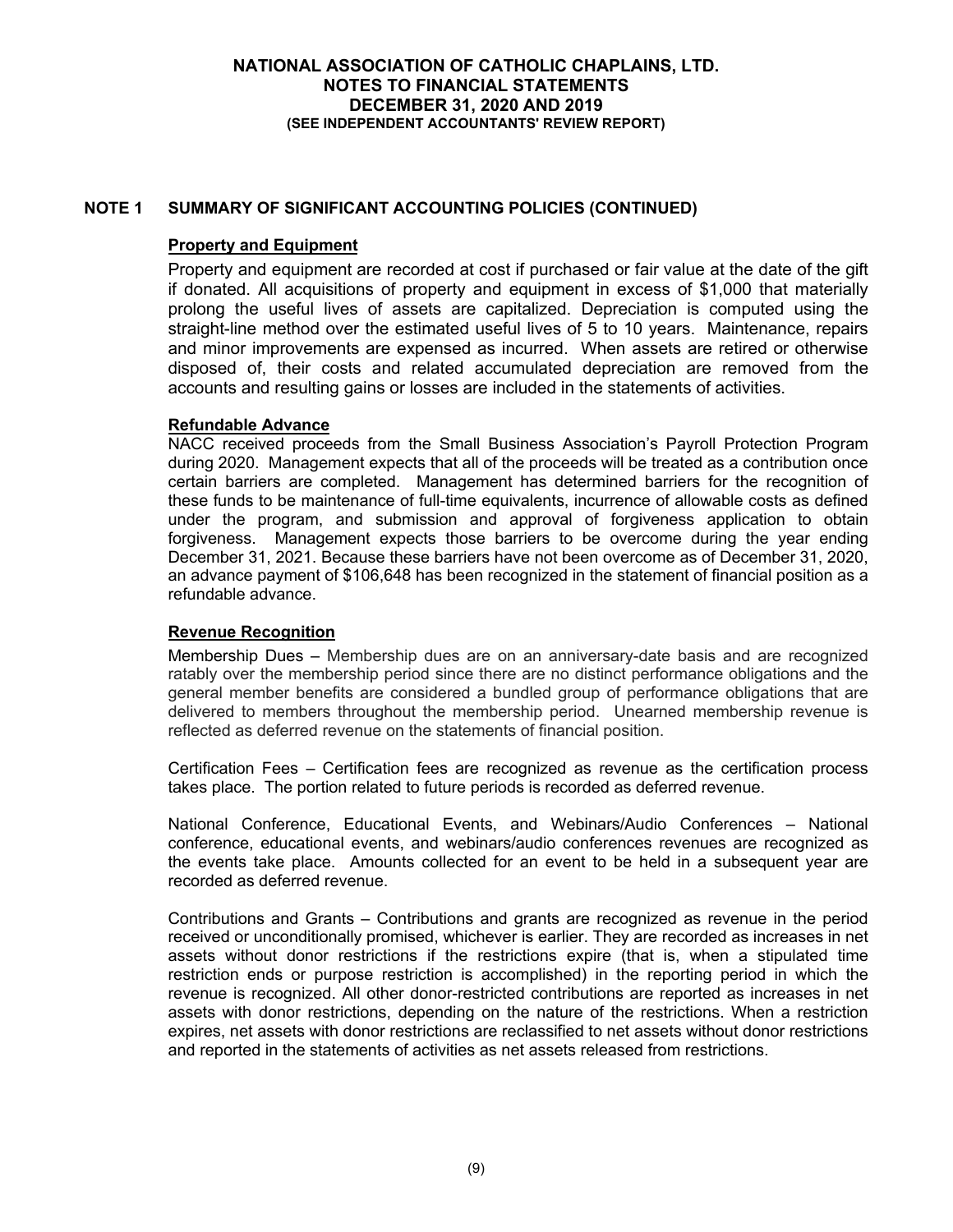### **NOTE 1 SUMMARY OF SIGNIFICANT ACCOUNTING POLICIES (CONTINUED)**

### **Conference Expenses**

Expenditures for conference goods and services are recognized as expenses during the year in which the conference is held. Amounts paid for a conference to be held in a subsequent year are recorded as prepaid expenses.

#### **Compensated Absences and Vacations**

The financial statements include a liability for compensated absences and vacations for all employees who held vested rights to such compensation.

### **Functional Allocation of Expenses**

The costs of program and supporting services activities have been summarized on a functional basis in the statement of activities. The statement of functional expenses presents the natural classification detail of expenses by function. Accordingly, certain costs have been allocated among the programs and supporting services benefited. Direct expenses specifically identifiable with a function are charged to that function The expenses that are allocated include occupancy which is allocated on a square footage basis, as well as salaries and wages, benefits, payroll taxes, professional services, office expenses, information technology, interest, insurance, and other, which are allocated on the basis of estimates of time and effort.

### **Estimates**

The preparation of financial statements in conformity with accounting principles generally accepted in the United States of America requires management to make estimates and assumptions that affect the reported amounts of assets and liabilities and disclosure of contingent assets and liabilities at the date of the consolidated financial statements and the reported amounts of revenues and expenses during the reporting period. Actual results could differ from those estimates.

### **Subsequent Events**

NACC evaluated subsequent events through February 22, 2021, the date the financial statements were available to be issued.

#### **Recent Accounting Guidance**

In February 2016, the Financial Accounting Standards Board (FASB) issued Accounting Standards Update (ASU) 2016-02, *Leases (Topic 842)*, which is expected to increase transparency and comparability among organizations. The core principle of this guidance is that a lessee should recognize the assets and liabilities that arise from leases. The standard requires lessees to reflect most leases on their statements of financial position as lease liabilities with a corresponding right-of-use asset, while leaving presentation of lease expense in the statements of activities largely unchanged. The standard also eliminates the real-estate specific provisions that exist under current U.S. GAAP and modifies the classification criteria and accounting which lessors must apply to sales-type and direct-financing leases. In May 2020, the FASB approved the delay of the effective date of ASU 2016-02 which is now effective for NACC's year ending December 31, 2022, with early adoption permitted. Management will be evaluating the effects of this new standard.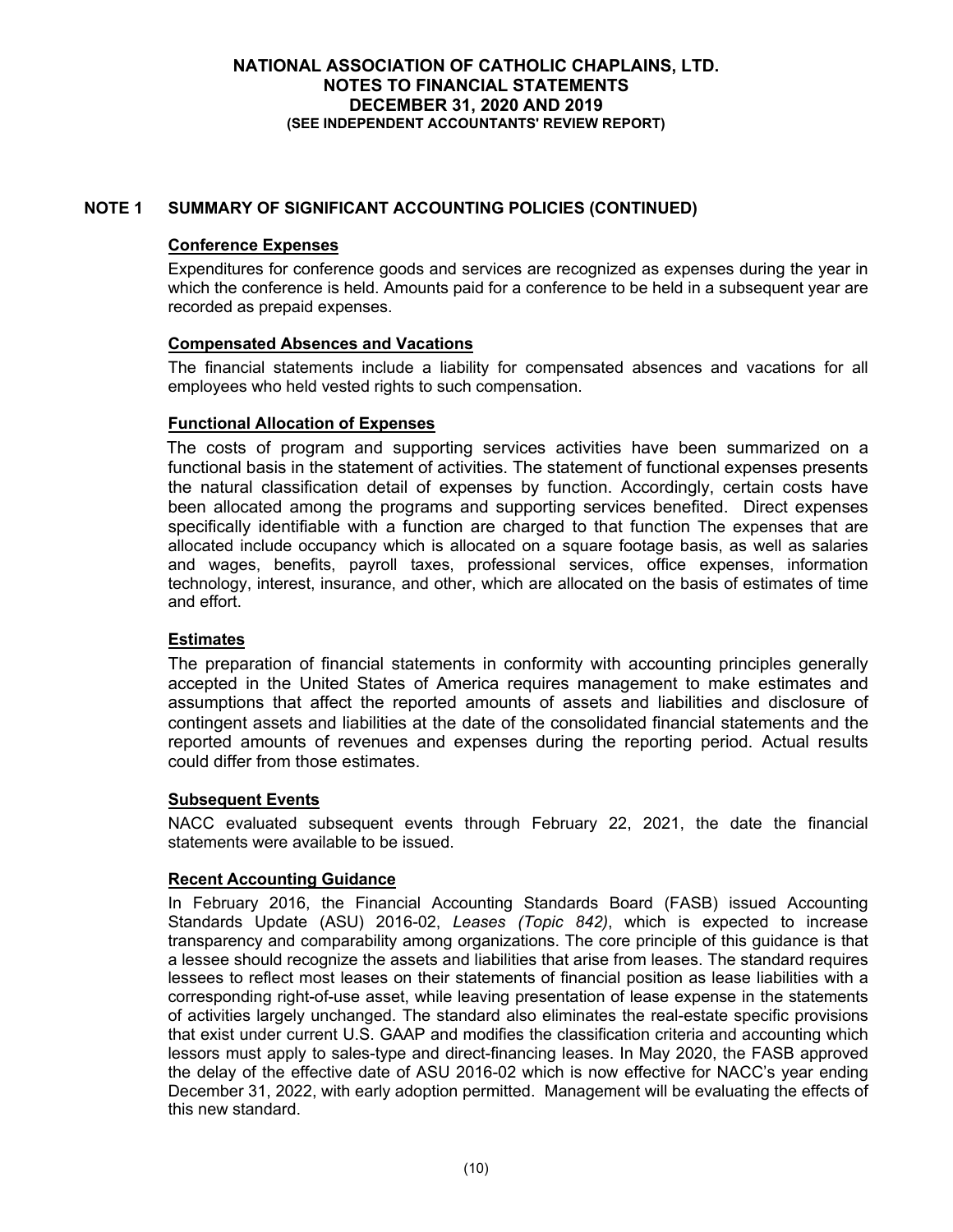#### **NOTE 1 SUMMARY OF SIGNIFICANT ACCOUNTING POLICIES (CONTINUED)**

#### **Reclassifications**

Certain reclassifications of amounts previously reported have been made to the accompanying consolidated financial statements to maintain consistency between periods presented. The reclassifications had no impact on previously reported net assets.

#### **NOTE 2 LIQUIDITY AND AVAILABILITY OF RESOURCES**

Financial assets available for general expenditure, that is, without donor or other restrictions limiting their use, within one year of the statements of financial position date, comprise the following:

|                                         | 2020      |   | 2019       |
|-----------------------------------------|-----------|---|------------|
| Cash                                    | 305.117   | S | 79.877     |
| Investments                             | 1,970,836 |   | 1,818,413  |
| Pledges Receivable                      | 20,000    |   |            |
| Accounts Receivable                     | 2.086     |   | 17.091     |
| Less Net Assets With Donor Restrictions | (158,162) |   | (15,315)   |
| Total                                   | 2,139,877 |   | 900,066, ا |

As part of NACC's liquidity management plan, NACC invests cash in excess of daily requirements in short-term investments, CDs, and money market funds.

#### **NOTE 3 RETIREMENT PLAN**

NACC has a retirement plan qualified under Section 403(b) of the IRC. For 2020 and 2019, NACC contributed 5.5% of gross salaries to the plan for qualified employees; or, \$19,062 and \$20,252, respectively. Employees may make contributions to the plan up to the maximum amount allowed by the IRC if they wish. The plan covers all employees; however, an employee must be at least 21 years of age and complete at least one year of service (1,000 hours) to receive employer base contributions.

#### **NOTE 4 REVENUE**

The following table shows NACC's revenue disaggregated according to the timing of the transfer of goods or services:

| Revenue Recognized over Time      | 2020          |   | 2019    |
|-----------------------------------|---------------|---|---------|
| <b>Membership Dues</b>            | \$<br>449,733 | S | 466,527 |
| <b>National Conference</b>        |               |   | 149,996 |
| <b>Educational Events</b>         | 13,665        |   | 14,227  |
| <b>Webinars/Audio Conferences</b> | 46.805        |   | 45,550  |
| <b>Certification Fees</b>         | 63,862        |   | 70.700  |
| Miscellaneous Income              | 18,779        |   | 33,368  |
|                                   | \$<br>592.844 | S | 780,368 |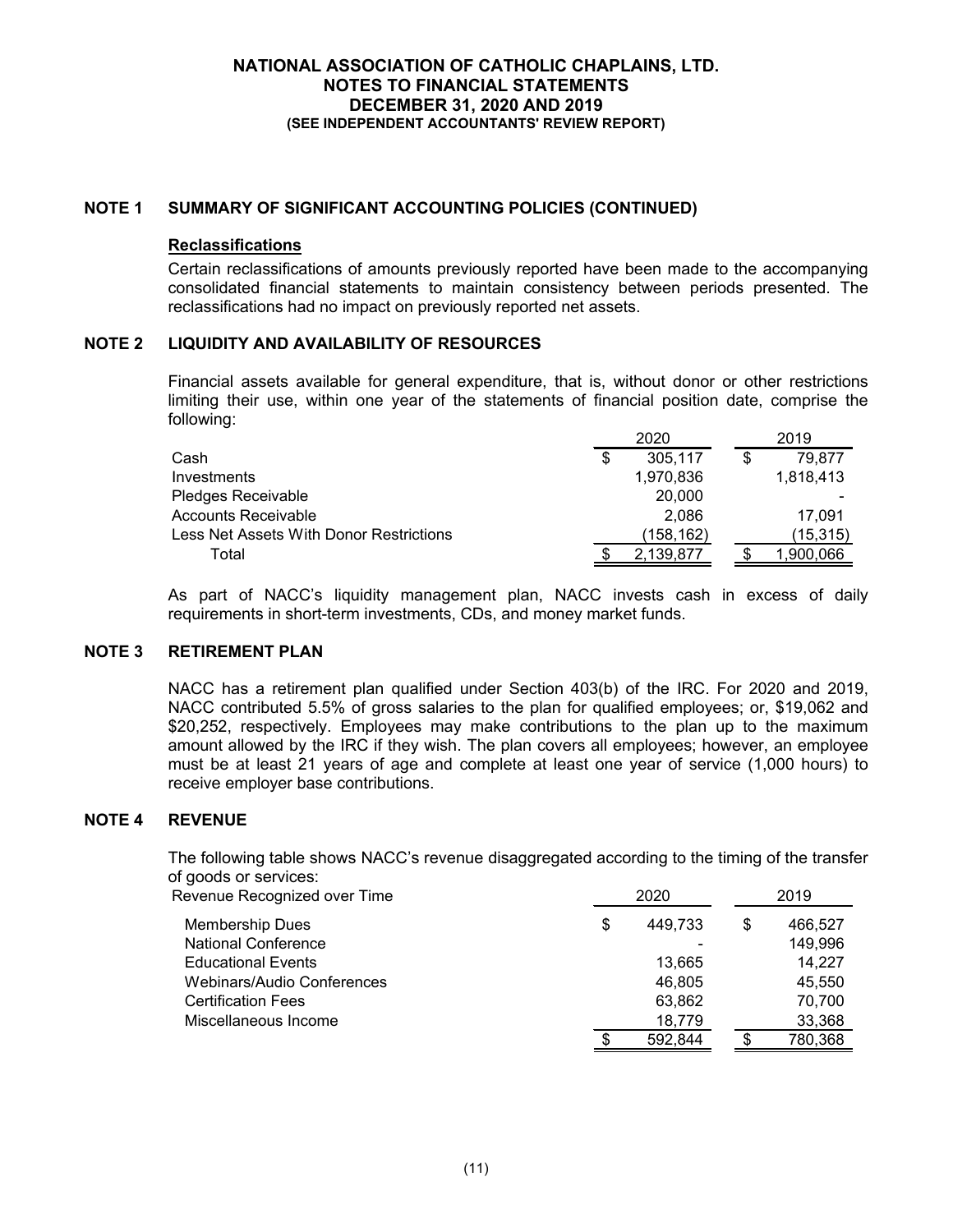## **NOTE 5 CONTRACT ASSETS AND CONTRACT LIABILITIES**

NACC's contract assets and liabilities consist of:

|                                            | 2020 |         | 2019         |  |
|--------------------------------------------|------|---------|--------------|--|
| Accounts Receivable                        |      |         |              |  |
| Accounts Receivable - Conferences          | \$   |         | \$<br>15,000 |  |
| Accounts Receivable - Miscellaneous Income |      | 2,086   | 2,091        |  |
|                                            |      | 2,086   | 17,091       |  |
|                                            |      |         |              |  |
| Deferred Revenue                           |      |         |              |  |
| Deferred Revenue - Certification Fees      | \$   | 17,492  | \$<br>18,775 |  |
| Deferred Revenue - Membership Dues         |      | 171,144 | 178,702      |  |
|                                            | \$   | 188,636 | 197.477      |  |

## **NOTE 6 NET ASSETS**

The following is a summary of the board-designated net assets as of December 31:

| 23.708 |        |
|--------|--------|
|        | 23,708 |
| 38.285 | 41.568 |
| 61.993 | 65.276 |
|        |        |

The following is a summary of the net assets with donor restrictions as of December 31:

|                                           | 2020 |         |  | 2019   |  |
|-------------------------------------------|------|---------|--|--------|--|
| <b>Continuing Education Fund</b>          |      | 15.558  |  | 15.315 |  |
| <b>Catholic Prison Ministry Coalition</b> |      | 142.604 |  | -      |  |
| ™otal                                     |      | 158.162 |  | 15.315 |  |

A maximum of 4% interest per year can be added to the Continuing Education Fund to be used towards the next year's Conference Scholarship Fund.

#### **NOTE 7 INVESTMENTS**

The fair values of the NACC's professionally-managed investments, were comprised of the following at December 31:

|                                  |  | 2019       |            |
|----------------------------------|--|------------|------------|
| Cash Equivalents                 |  | 213,066    | 212,370    |
| <b>Fixed Income Mutual Funds</b> |  | 411.887    | 376.301    |
| <b>Equity Mutual Funds</b>       |  | 1,345,883  | 1,229,742  |
| Subtotal                         |  | 1,970,836  | 1,818,413  |
| Unrealized Gain                  |  | (787, 200) | (656, 283) |
| Cost Basis at December 31        |  | 1,183,636  | 1,162,130  |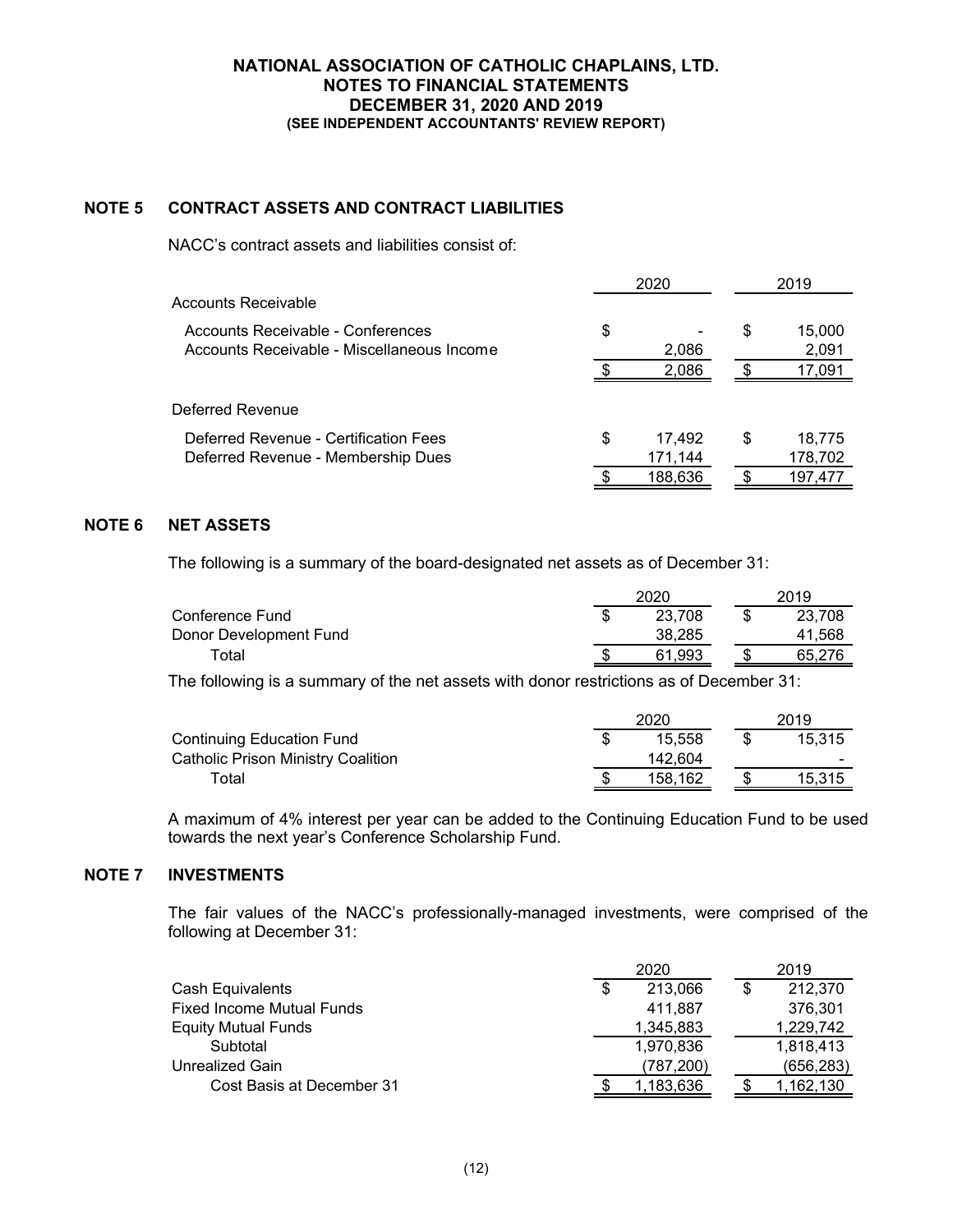#### **NOTE 7 INVESTMENTS (CONTINUED)**

Investment income, net consists of the following:

|                               | 2020    | 2019    |
|-------------------------------|---------|---------|
| Interest and Dividends        | 21.976  | 23.882  |
| Realized and Unrealized Gains | 130.693 | 255.821 |
| Total                         | 152.669 | 279.703 |

NACC utilizes various methods to measure the fair value of its investments on a recurring basis. Financial accounting standards establish a hierarchy that prioritizes inputs to valuation methods. Financial assets valued using Level 1 inputs are based on unadjusted quoted market prices within active markets. Financial assets valued using Level 2 inputs are based primarily on quoted prices for similar assets in active or inactive markets. Financial assets valued using Level 3 inputs are based on unobservable inputs and requires management to use their own assumptions on valuation. All of NACC's investments are measured using Level 1 inputs.

### **NOTE 8 OPERATING LEASES**

In October 2010, NACC entered into a 36-month lease agreement for its office space commencing on February 1, 2011. In July 2014, this lease was extended until July 31, 2016. In December 2015, this lease was extended again through July 31, 2018. In December 2018, this lease was extended again through July 31, 2020. In September 2019, this lease was extended again through July 31, 2021. In November 2020, this lease was extended again through January 31, 2024. Total annual rent expense attributable to this lease was \$43,432 in 2020 and \$42,140 in 2019, respectively. The minimum future rental commitments under this operating lease are as follows:

| Year  |    | Amount |  |  |
|-------|----|--------|--|--|
| 2021  | \$ | 30,802 |  |  |
| 2022  |    | 30,244 |  |  |
| 2023  |    | 30,848 |  |  |
| 2024  |    | 2,575  |  |  |
| Total | S  | 94.469 |  |  |

#### **NOTE 9 CONTINGENCIES**

NACC allows employees to accumulate up to 60 days of sick time. The employee loses any right to this sick pay upon termination. At December 31, 2020 and 2019, this contingent liability amounted to \$68,110 and \$63,619, respectively.

NACC's investments are exposed to various risks, such as interest rate, market and credit risks. Due to the level of risk associated with certain investments and the level of uncertainty related to changes in values of investments, it is at least reasonably possible that changes in risks in the near term would materially affect the amounts reported in the statements of financial position and the statements of activities.